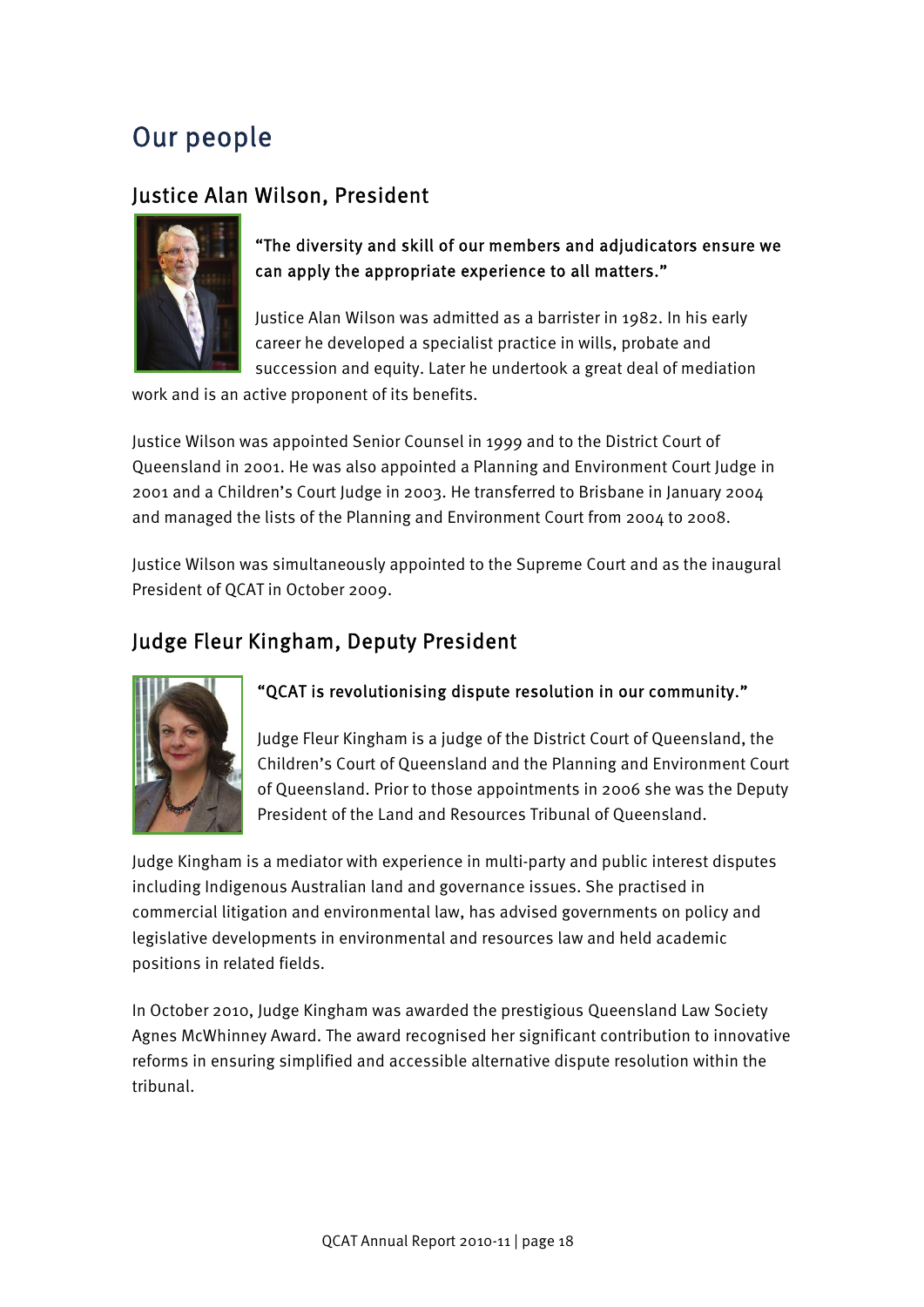# Kerrie O'Callaghan, Senior Member – Civil



### "Our stakeholders help us to provide more accessible and efficient service for our clients."

Ms O'Callaghan has been involved in the legal profession in numerous roles since her admission as a solicitor in 1985. She has been a partner in a national law firm and practised principally in the areas of construction

and commercial litigation. She was a member of the Queensland Building Tribunal from 1993 to 2002.

Before being appointed to QCAT Ms O'Callaghan was a member of the Guardianship and Administration Tribunal and was the in-house lawyer in Queensland for the construction company Baulderstone Qld Pty Ltd.

# Richard Oliver, Senior Member – Civil



#### "QCAT strives for service excellence in all our jurisdictions."

Formerly a barrister practicing in Brisbane, Mr Oliver joined QCAT on its commencement in December 2009.

Mr Oliver graduated from the University of Queensland in 1979 with a Bachelor of Law degree and after a short period as a judge's associate he commenced practice as a barrister in early 1980.

He has been in private practice since that time apart from between 1987 and 1990 when he was a principal of a regional law firm.

Mr Oliver has experience across a broad range of jurisdictions with particular experience in civil litigation, building matters and administrative reviews. He was a sessional tribunal member in the original Queensland Building Tribunal between 1994 and 2001 and was appointed as a sessional member to the former Commercial and Consumer Tribunal from February 2008 until the commencement of QCAT.

Prior to his appointment to QCAT he practiced insurance law, personal injury and commercial and estate litigation. This resulted in participation in numerous mediations and compulsory conferences.

He is an accredited mediator with the Supreme Court and is well equipped to help develop QCAT's alternate dispute resolution procedures and assist members and staff in this area.